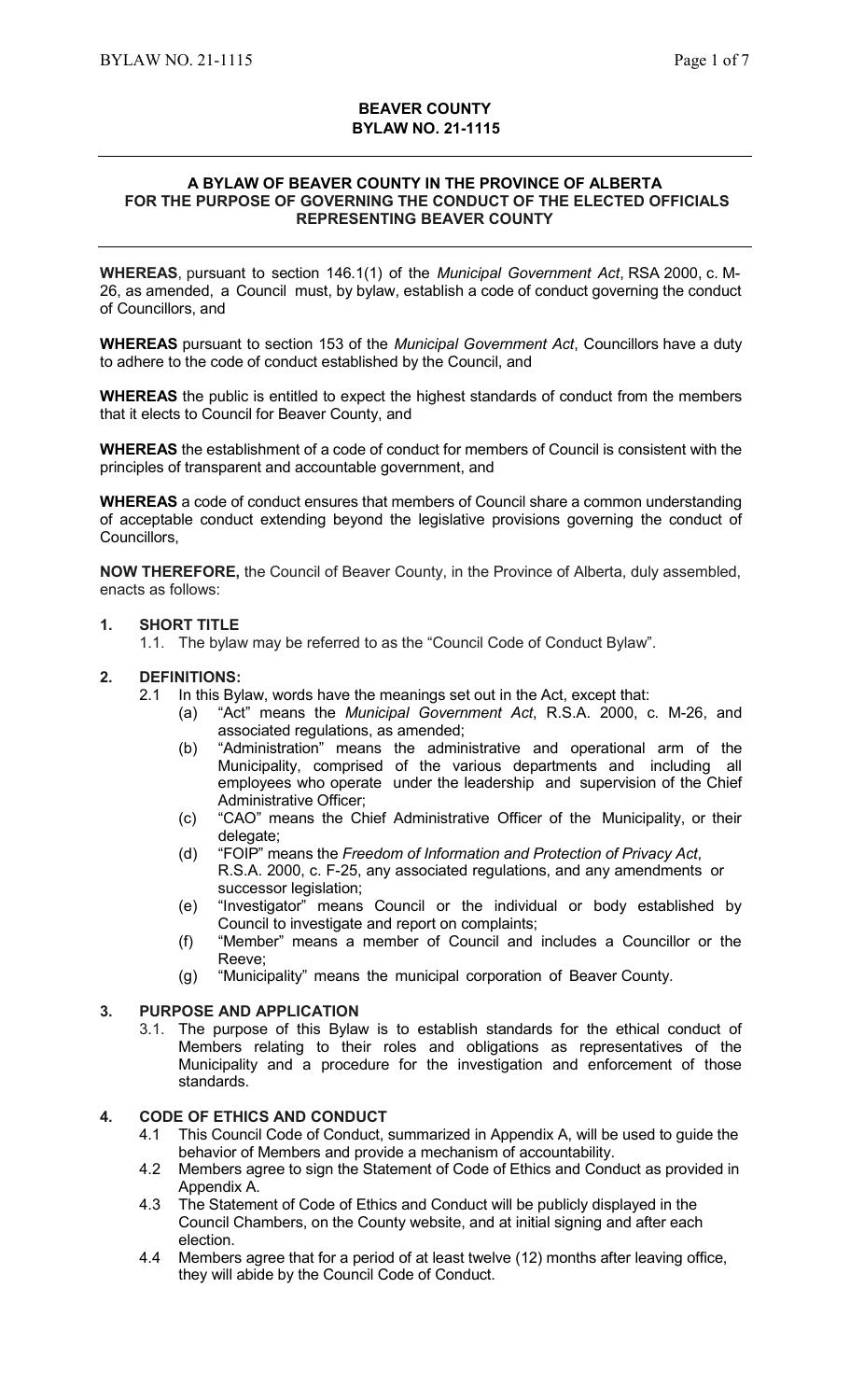# **5. REPRESENTING THE MUNICIPALITY**

#### 5.1 Members shall:

- (a) act honestly and, in good faith, serve the welfare and interests of the Municipality as a whole,
- (b) perform their functions and duties in a conscientious and diligent manner with integrity, accountability, and transparency,
- (c) conduct themselves in a professional manner with dignity and make every effort to participate diligently in the meetings of Council, committees of Council, and other bodies to which they are appointed by Council, and
- (d) arrange their private affairs and conduct themselves in a manner that promotes public confidence and will bear close public scrutiny.

### **6. COMMUNICATING ON BEHALF OF THE MUNICIPALITY**

- 6.1 A Member must not claim to speak on behalf of Council unless authorized to do so.<br>6.2 Unless Council directs otherwise, the Reeve is Council's official spokesperson and
	- Unless Council directs otherwise, the Reeve is Council's official spokesperson and in the absence of the Reeve, it is the Deputy Reeve. All inquiries from the media regarding the official Council position on an issue shall be referred to Council's official spokesperson.
- 6.3 A Member who is authorized to act as Council's official spokesperson must ensure that their comments accurately reflect the official position and will of Council as a whole, even if the Member personally disagrees with Council's position.
- 6.4 No Member shall make a statement when they know that statement is false.
- 6.5 No Member shall make a statement with the intent to mislead Council or members of the public.

### **7. RESPECTING THE DECISION-MAKING PROCESS**

- 7.1 Decision-making authority lies with Council and not with any individual Member. Council may only act by bylaw or resolution passed at a Council meeting held in public at which there is a quorum present. No Member shall, unless authorized by Council, attempt to bind the Municipality or give direction to employees in Administration, agents, contractors, consultants, or other service providers or prospective vendors to the Municipality.
- 7.2 Members shall conduct and convey Council business and all their duties in an open and transparent manner other than for those matters which by law are authorized to be dealt with in a confidential manner in a closed meeting (Closed Session), and in so doing, allow the public to view the process and rationale which was used to reach decisions and the reasons for taking certain actions.
- 7.3 Members shall accurately communicate the decisions of Council, even if they disagree with Council's decision, such that respect for the decision-making processes of Council is fostered.

### **8. ADHERENCE TO BYLAWS AND POLICIES**

- 8.1 Members shall uphold the law established by the Parliament of Canada and the Legislature of Alberta and the bylaws and policies adopted by Council.
- 8.2 Members shall respect the Municipality as an institution, its bylaws and policies, and shall encourage public respect for the Municipality, its bylaws and policies.
- 8.3 A Member must not encourage disobedience of any bylaw, policy, or procedure of the Municipality in responding to a member of the public, as this undermines public confidence in the Municipality and in the rule of law.

#### **9. RESPECTFUL INTERACTIONS WITH COUNCIL MEMBERS, STAFF, THE PUBLIC, AND OTHERS**

- 9.1 Members shall act in a manner that demonstrates fairness, respect for individual differences and opinions, and an intention to work together for the common good and in furtherance of the public interest.
- 9.2 Members shall treat one another, employees of the Municipality, and members of the public with courtesy, dignity, and respect and without abuse, bullying, or intimidation.
- 9.3 No Member shall use indecent, abusive, or insulting words or expressions toward another Member, any employee of the Municipality, or any member of the public.
- 9.4 No Member shall speak in a manner that is discriminatory to any individual based on the person's race, religious beliefs, colour, gender, physical disability, mental disability, age, ancestry, place of origin, marital status, source of income, family status or sexual orientation.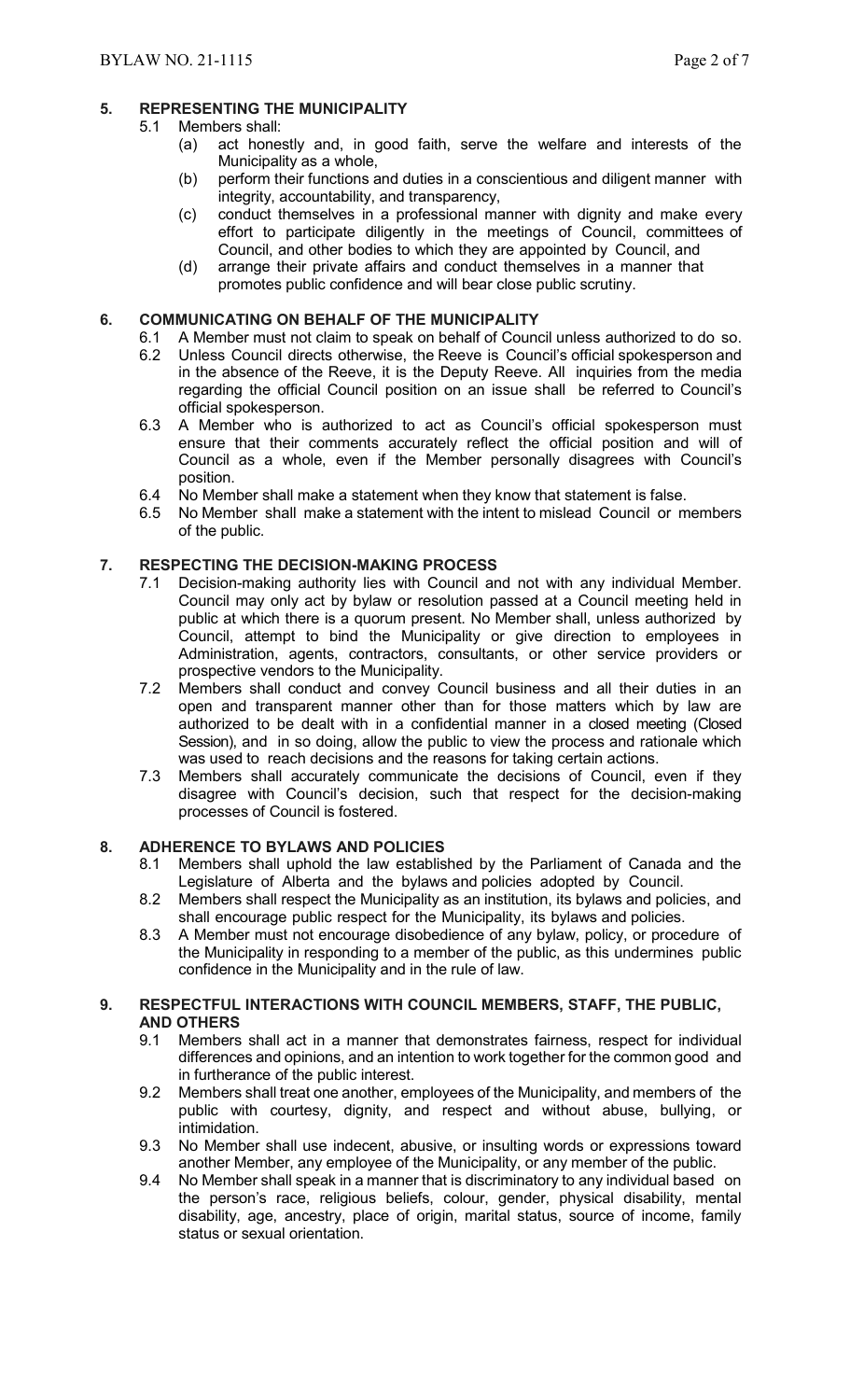- 9.5 Members shall respect the fact that employees in Administration work for the Municipality as a corporate body and are charged with making recommendations that reflect their professional expertise and a corporate perspective and that employees are required to do so without undue influence from any Member or group of Members.
- 9.6 Members must not:
	- (a) involve themselves in matters of Administration, which fall within the jurisdiction of the CAO,
	- (b) use, or attempt to use, their authority or influence for the purpose of intimidating, threatening, coercing, commanding, or influencing any employee of the Municipality with the intent of interfering in the employee's duties, or
	- (c) maliciously or falsely injure the professional or ethical reputation, or the prospects or practice of, employees of the Municipality.

# **10. CONFIDENTIAL INFORMATION**

- 10.1 Members must keep in confidence matters discussed during Closed Session at a Council or Council committee meeting until the matter is discussed at a meeting held in public.
- 10.2 In the course of their duties, Members may also become privy to confidential information received outside of Closed Session. Members must not:
	- (a) disclose or release by any means to any member of the public, including the media, any confidential information acquired by virtue of their office, unless the disclosure is required by law or authorized by Council to do so;
	- (b) access or attempt to gain access to confidential information in the custody or control of the Municipality unless it is necessary for the performance of the Member's duties and is not otherwise prohibited by Council, and only then if the information is acquired through appropriate channels in accordance with applicable Council bylaws and policies;
	- (c) use confidential information for personal benefit or for the benefit of any other individual or organization.
- 10.3 No Member shall use confidential information for personal benefit or for the benefit of any other individual or organization.
- 10.4 Confidential information includes information in the possession of, or received in confidence by, the Municipality that the Municipality is prohibited from disclosing pursuant to legislation, court order, or by contract, or is required to refuse to disclose under FOIP or any other legislation, or any other information that pertains to the business of the Municipality, and is generally considered to be of a confidential nature, including but not limited to information concerning:
	-
	- (a) the security of the property of the Municipality,<br>(b) a proposed or pending acquisition or dispositic a proposed or pending acquisition or disposition of land or other property,
	- (c) a tender that has or will be issued but has not been awarded,
	- (d) contract negotiations,
	- (e) employment and labour relations,
	- (f) draft documents and legal instruments, including reports, policies, bylaws, and resolutions, that have not been the subject matter of deliberation in a meeting open to the public,
	- (g) law enforcement matters,
	- (h) litigation or potential litigation, including matters before administrative tribunals, and
	- (i) advice that is subject to solicitor-client privilege.

# **11. CONFLICTS OF INTEREST**

- 11.1 Members have a statutory duty to comply with the pecuniary interest provisions set out in Part 5, Division 6 of the Act and a corresponding duty to vote unless required or permitted to abstain under the Act or another enactment.
- 11.2 Members are to be free from undue influence and not act or appear to act in order to gain financial or other benefits for themselves, family, friends, or associates, business or otherwise.
- 11.3 Members shall approach decision-making with an open mind that is capable of persuasion.
- 11.4 It is the individual responsibility of each Member to seek independent legal advice, at the Member's sole expense, with respect to any situation that may result in a pecuniary or other conflict of interest.

# **12. IMPROPER USE OF INFLUENCE**

12.1 No Member shall use the influence of the Member's office for any purpose other than for the exercise of the Member's official duties.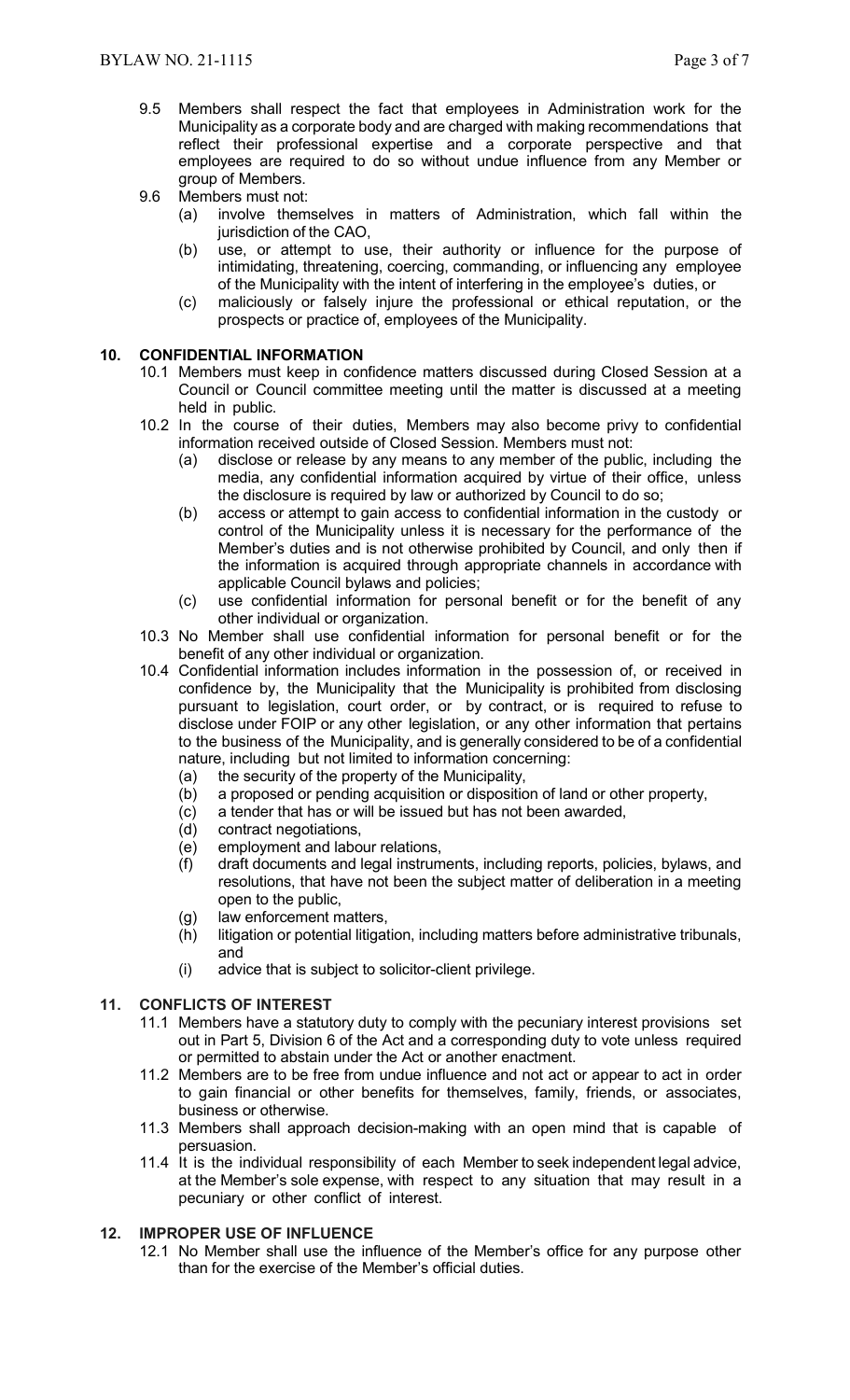### **13. USE OF MUNICIPAL ASSETS AND SERVICES**

13.1 Members shall use municipal property, equipment, services, supplies, and staff resources only for the performance of their duties as a Member.

# **14. ORIENTATION AND OTHER TRAINING ATTENDANCE**

- 14.1 Every Member must attend the orientation training offered by the Municipality within ninety (90) days after the Member takes the oath of office.
- 14.2 Unless excused by Council, every Member must attend any other training organized at the direction of Council for the benefit of Members throughout the Council term.

### **15. REMUNERATION AND EXPENSES**

15.1 Members shall be transparent and accountable with respect to all expenditures and strictly comply with all municipal bylaws, policies, and procedures regarding claims for remuneration and expenses.

### **16. GIFTS AND HOSPITALITY**

- 16.1 Members shall not accept gifts, hospitality, or other benefits that would, to a reasonable member of the public, appear to be in gratitude for influence, to induce influence, or otherwise to go beyond the necessary and appropriate public functions involved.
- 16.2 Members may only receive gifts, hospitality, or entertainment that are received as an incident of protocol or social obligation that normally accompanies the responsibilities of elected office.
- 16.3 Members may accept hospitality or entertainment if the offer is infrequent and appropriate to the occasion.
- 16.4 Gifts, souvenirs, or mementos with a value greater than \$100, if accepted, shall be the property of the Municipality.
- 16.5 Members may also accept the following:
	- (a) political contributions that are otherwise offered, accepted, and reported in accordance with applicable Provincial law,
	- (b) food and beverages at banquets, receptions, ceremonies, or similar events,
	- (c) services provided by a person volunteering their time,
	- (d) food, lodging, transportation, and entertainment provided by other levels of government, boards, or commissions,
	- (e) reimbursement of reasonable expenses incurred and honorariums received in the performance of activitites connected with municipal associations or agencies.
- 16.6 Any gifts, benefits, or hospitality that exceed the guidelines of this Bylaw shall be returned with an explanation of the Council Code of Conduct.

# **17. ELECTION CAMPAIGNS**

17.1 No Member shall use any facilities, equipment, supplies, services, municipal logo, or other resources of the Municipality for any election campaign or campaignrelated activity.

### **18. INFORMAL COMPLAINT PROCESS**

- 18.1 All Members have the primary responsibility to encourage and ensure that the Bylaw is understood and upheld.
- 18.2 All Members have a duty to help create an accessible, fair, and transparent municipal government. Accordingly, all Members have a duty to question whether another Member is violating the Bylaw.
- 18.3 Any person or Member who has identified or witnessed conduct by a Member that the person or Member reasonably believes, in good faith, is in contravention of this Bylaw, may address the prohibited conduct by:
	- (a) advising the Member that the conduct violates this Bylaw and encouraging the Member to stop,
	- (b) requesting the Reeve to assist in informal discussion of the alleged complaint with the Member in an attempt to resolve the issue. In the event that the Reeve is the subject of, or is implicated in a complaint, the person may request the assistance of the Deputy Reeve.
- 18.4 Individuals are encouraged to pursue this informal complaint procedure as the first means of remedying conduct that they believe violates this Bylaw. However, an individual is not required to complete this informal complaint procedure prior to pursuing the formal complaint procedure outlined below.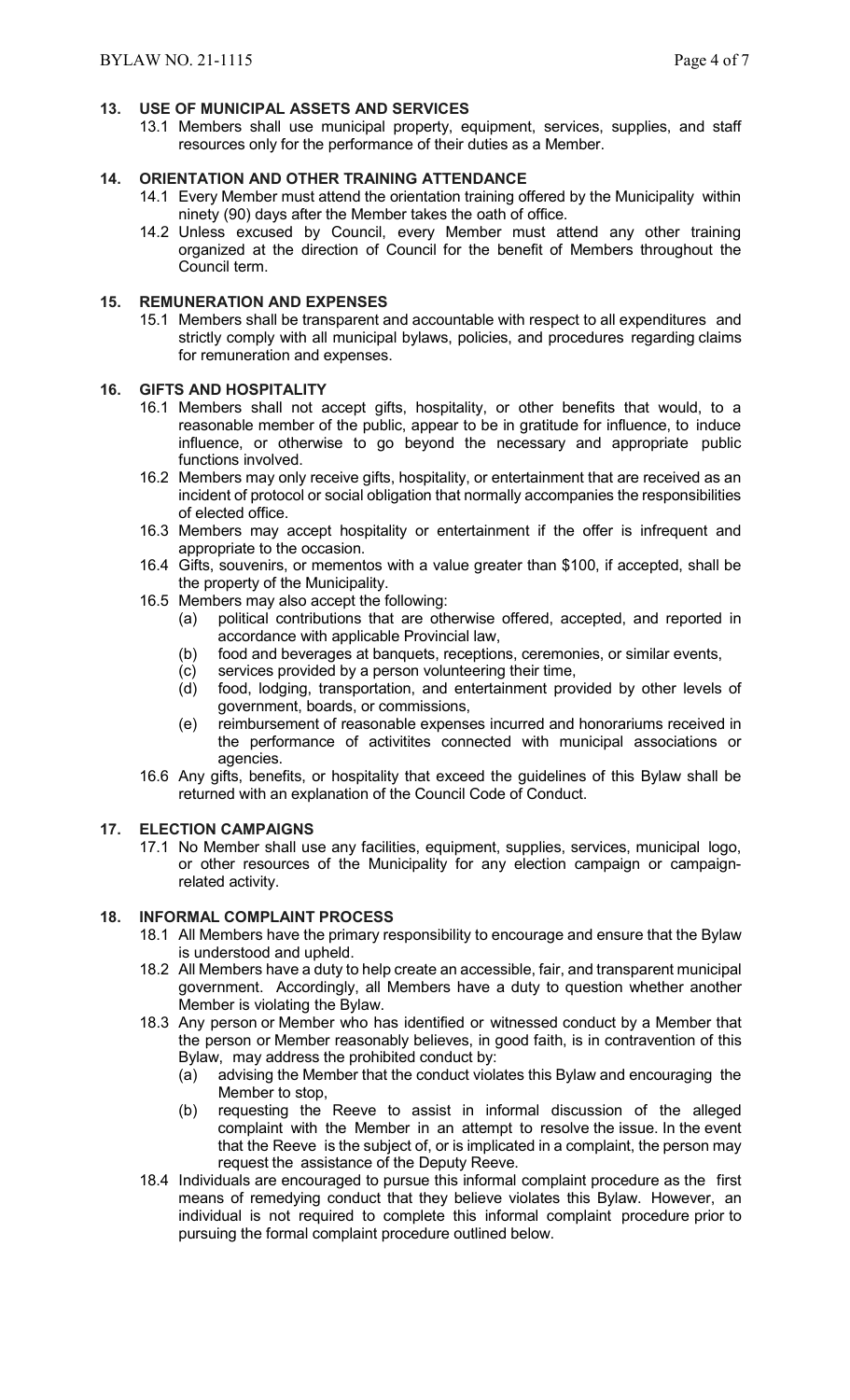# **19. FORMAL COMPLAINT PROCESS**

- 19.1 Any person or Member who has identified or witnessed conduct by a Member that the person or Member reasonably believes, in good faith, is in contravention of this Bylaw, may file a formal complaint in accordance with the following procedure:
	- (a) all complaints shall be made in writing and shall be dated and signed by an identifiable individual,
	- (b) all complaints shall be addressed to the Investigator,
	- (c) the complaint must set out reasonable and probable grounds for the allegation that the Member has contravened this Bylaw, including a detailed description of the facts, as they are known, giving rise to the allegation,
	- (d) if the facts, as reported, include the name of one or more Members who are alleged to be responsible for the breach of this Bylaw, the Member or Members concerned shall receive a copy of the complaint submitted to the Investigator,
	- (e) upon receipt of a complaint under this Bylaw, the Investigator shall review the complaint and decide whether to proceed to investigate the complaint or not. If the Investigator is of the opinion that a complaint is frivolous or vexatious or is not made in good faith, or that there are no grounds or insufficient grounds for conducting an investigation, the Investigator may choose not to investigate or, if already commenced, may terminate any investigation, or may dispose of the complaint in a summary manner. In that event, the complainant and Council, if Council is not the Investigator, shall be notified of the Investigator's decision;
	- (f) if the Investigator decides to investigate the complaint, the Investigator shall take such steps as it may consider appropriate, which may include seeking legal advice. All proceedings of the Investigator regarding the investigation shall be confidential,
	- (g) if the Investigator is not Council, the Investigator shall, upon conclusion of the investigation, provide the Council and the Member who is the subject of the complaint, the results of the Investigator's investigation,
	- (h) a Member who is the subject of an investigation shall be afforded procedural fairness, including an opportunity to respond to the allegations before Council deliberates and makes any decision or any sanction is imposed,
	- (i) all discussions surrounding the alleged breach of the Bylaw shall be conducted in a Closed Session of a Council meeting with the intent that the discussion shall remain confidential under the appropriate sections of the Act and FOIP,
	- (j) a Member who is the subject of an investigation is entitled to be represented by legal counsel, at the Member's sole expense.

# **20. COMPLIANCE AND ENFORCEMENT**

- 20.1 Members shall uphold the letter, the spirit, and the intent of this Bylaw.
- 20.2 Members are expected to co-operate in every way possible in securing compliance with the application and enforcement of this Bylaw.
- 20.3 No Member shall:
	- (a) undertake any act of reprisal or threaten reprisal against a complainant or any other person for providing relevant information to Council or to any other person,
	- (b) obstruct Council, or any other person, in carrying out the objectives or requirements of this Bylaw.
- 20.4 Sanctions that may be imposed on a Member by Council, upon a finding that the Member has breached this Bylaw, may include:
	- (a) a letter of reprimand addressed to the Member,
	- (b) requesting the Member issue a letter of apology,
	- (c) publication of a letter of reprimand or request for apology and the Member's response,
	- (d) suspension or removal of the appointment of a Member as the chief elected official under section 150(2) of the Act,
	- (e) suspension or removal of the appointment of a Member as the deputy chief elected official or acting chief elected official under section 152 of the Act,
	- (f) suspension or removal of the chief elected official's presiding duties under section 154 of the Act,
	- (g) suspension or removal from some or all Council committees and bodies to which Council has the right to appoint members,
	- (h) reduction or suspension of remuneration as defined in the Act corresponding to a reduction in duties, excluding allowances for attendance at Council meetings,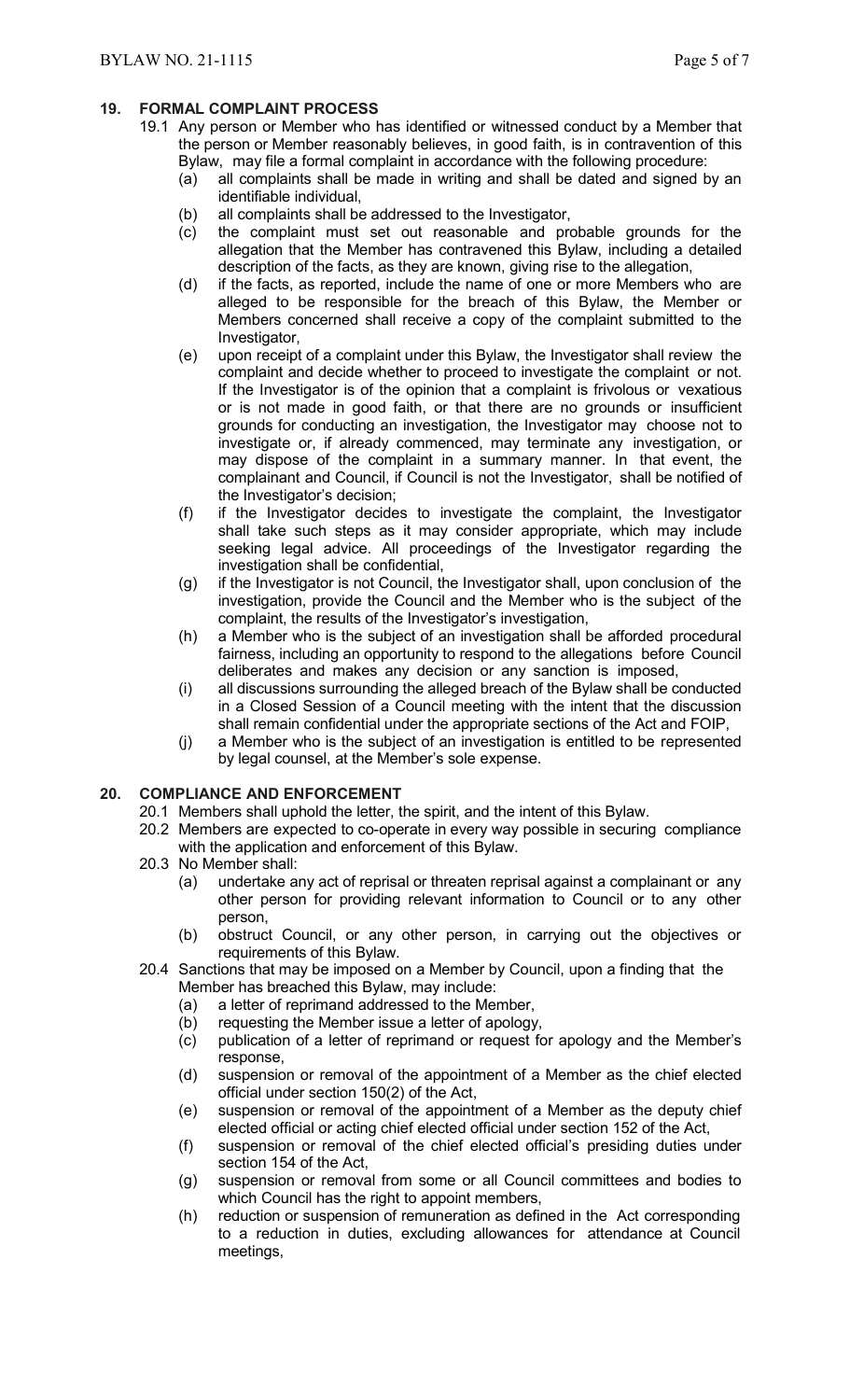(i) any other sanction Council deems reasonable and appropriate in the circumstances provided that the sanction does not prevent a Member from fulfilling the legislated duties of a Councillor and the sanction is not contrary to the Act.

#### **21. REVIEW**

21.1 This Bylaw shall be brought forward for review at the beginning of each term of Council, when relevant legislation is amended, and at any other time that Council considers appropriate to ensure that it remains current and continues to accurately reflect the standards of ethical conduct expected of Members.

**READ A FIRST TIME** this \_\_\_\_\_\_\_ day of \_\_\_\_\_\_\_\_\_\_\_\_\_\_, 20 \_\_\_\_\_. **READ A SECOND TIME** this \_\_\_\_\_\_\_ day of \_\_\_\_\_\_\_\_\_\_\_\_\_\_\_, 20 \_\_\_\_\_.

**READ A THIRD TIME** this \_\_\_\_\_\_\_ day of \_\_\_\_\_\_\_\_\_\_\_\_\_\_\_, 20 \_\_\_\_\_.

**\_\_\_\_\_\_\_\_\_\_\_\_\_\_\_\_\_\_\_\_\_\_\_\_\_\_\_\_\_\_\_ REEVE** 

**\_\_\_\_\_\_\_\_\_\_\_\_\_\_\_\_\_\_\_\_\_\_\_\_\_\_\_\_\_\_\_ CHIEF ADMINISTRATIVE OFFICER**